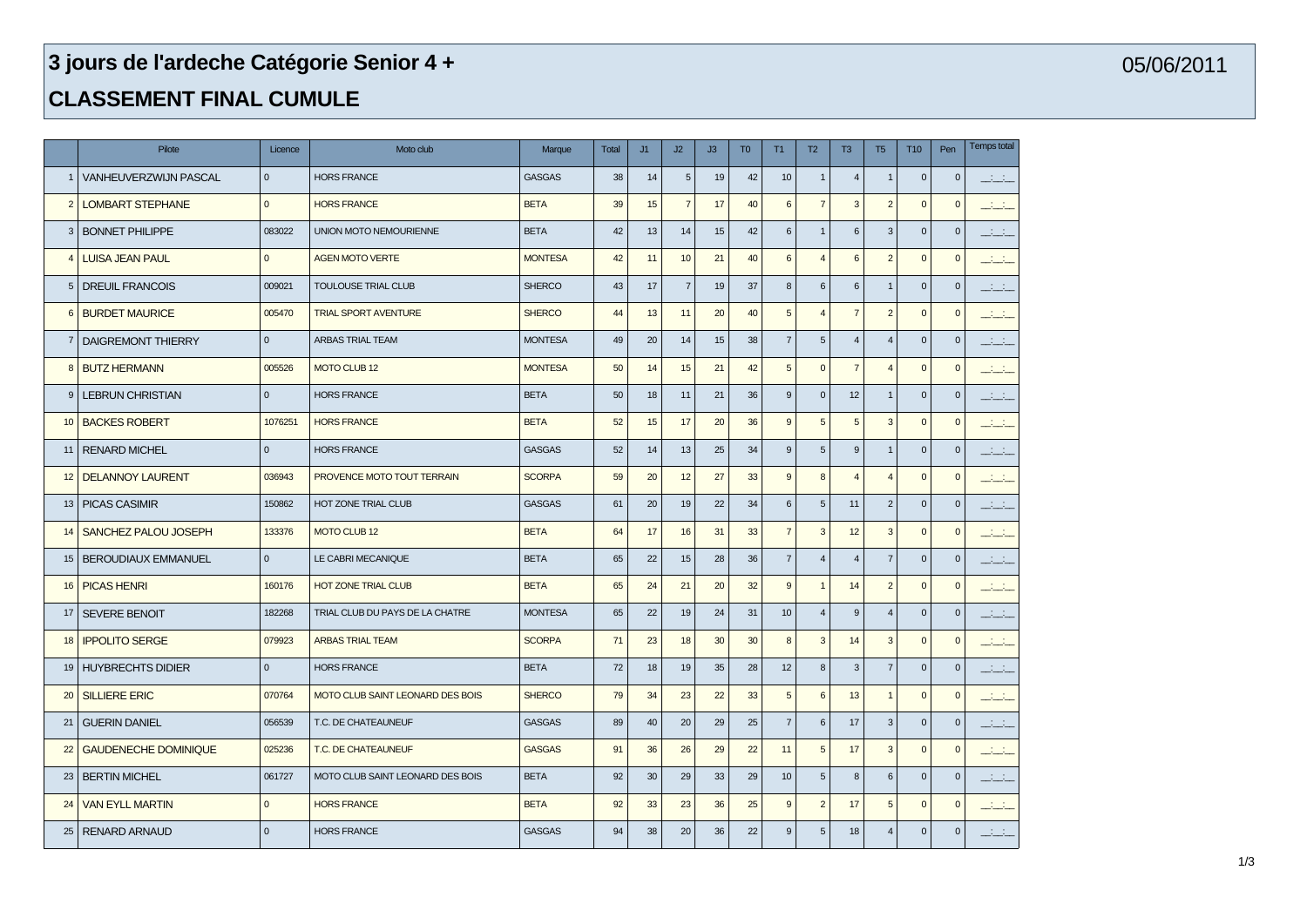|    | Pilote                     | Licence      | Moto club                      | Marque         | <b>Total</b>   | J1           | J2           | J3  | T <sub>0</sub> | T1               | T2             | T <sub>3</sub> | T <sub>5</sub>  | <b>T10</b>     | Pen          | <b>Temps total</b>         |
|----|----------------------------|--------------|--------------------------------|----------------|----------------|--------------|--------------|-----|----------------|------------------|----------------|----------------|-----------------|----------------|--------------|----------------------------|
| 26 | <b>SAPET PIERRE</b>        | 021847       | T.C. DE CHATEAUNEUF            | <b>SHERCO</b>  | 96             | 42           | 20           | 34  | 28             | $\overline{7}$   | $\overline{2}$ | 13             | 8               | $\mathbf 0$    | $\pmb{0}$    | التفاعل                    |
| 27 | <b>GARRY JEAN MICHEL</b>   | 160931       | <b>MOTO CLUB TOULONNAIS</b>    | <b>BETA</b>    | 96             | 31           | 32           | 33  | 23             | 11               | $\overline{1}$ | 16             | $\overline{7}$  | $\mathbf 0$    | $\mathbf 0$  | للفلط                      |
| 28 | <b>LORBER CHRISTOPHE</b>   | $\mathbf{0}$ | <b>SANS CLUB</b>               | YAMAHA         | 100            | 34           | 28           | 38  | 23             | 11               | $\overline{4}$ | 12             | $\overline{7}$  | $\overline{1}$ | $\mathbf 0$  | $\mathcal{L}(\mathcal{C})$ |
| 29 | <b>COLLANGE PIERRE</b>     | $\mathbf{0}$ | MOTO CLUB TAIN TOURNON         | <b>GASGAS</b>  | 101            | 39           | 23           | 39  | 22             | 10               | 3              | 16             | $\overline{7}$  | $\mathbf 0$    | $\mathbf 0$  | المناسب                    |
| 30 | <b>PORTAL FRANCOIS</b>     | 198654       | <b>RAIDER</b>                  | <b>BETA</b>    | 103            | 42           | 20           | 41  | 25             | 10               | $\overline{4}$ | 11             | $\overline{7}$  | $\mathbf{1}$   | $\mathbf{0}$ | $\sim 10$                  |
| 31 | <b>LEYMAT JEAN MARIE</b>   | 015713       | BELVES MOTO CLUB               | <b>MONTESA</b> | 109            | 41           | 27           | 41  | 21             | $\boldsymbol{9}$ | $\overline{4}$ | 14             | 10              | $\mathbf 0$    | $\mathbf 0$  | <b>Barbar</b>              |
| 32 | <b>GRASSET THIERRY</b>     | $\mathbf{0}$ | <b>TRIAL CLUB BARBENTANE</b>   | <b>BETA</b>    | 110            | 35           | 37           | 38  | 19             | 9                | $\overline{7}$ | 14             | 9               | $\mathbf 0$    | $\mathbf 0$  | المناسب                    |
| 33 | <b>DEBRET JEAN LUC</b>     | $\mathbf{0}$ | MOTO CLUB TOULONNAIS           | <b>BETA</b>    | 113            | 28           | 47           | 38  | 34             | 8                | 3              | $\overline{7}$ | 6               | $\mathbf 0$    | $\mathbf 0$  | التناشية                   |
| 34 | <b>RIGAUD FABIEN</b>       | 105512       | MOTO CLUB DE MONTLUCON         | <b>GASGAS</b>  | 113            | 36           | 29           | 48  | 17             | 12               | $\overline{7}$ | 12             | 10              | $\mathbf 0$    | $\mathbf 0$  | $-1 - 1$                   |
| 35 | <b>FRANCOISE BERNARD</b>   | 010627       | HOT ZONE TRIAL CLUB            | <b>MONTESA</b> | 114            | 40           | 52           | 22  | 28             | 8                | $\mathbf 0$    | 15             | $\overline{4}$  | $\mathbf{3}$   | $\mathbf 0$  | المناب                     |
| 36 | MONCHAUZOU FREDERIC        | $\mathbf{0}$ | <b>ARBAS TRIAL TEAM</b>        | <b>SCORPA</b>  | 117            | 53           | 26           | 38  | 21             | $\overline{7}$   | $\overline{4}$ | 17             | 8               | $\mathbf{1}$   | $\mathbf 0$  | $-1 - 1$                   |
| 37 | <b>DEPARADIS CHRISTIAN</b> | $\mathbf{0}$ | <b>HORS FRANCE</b>             | <b>SHERCO</b>  | 123            | 47           | 21           | 55  | 22             | $6\phantom{1}6$  | 3              | 14             | 13              | $\mathbf 0$    | $\mathbf 0$  | المناقب                    |
| 38 | <b>MONAMY GILLES</b>       | $\mathbf{0}$ | <b>TRIAL CLUB BARBENTANE</b>   | <b>SHERCO</b>  | 129            | 56           | 29           | 44  | 21             | $\overline{4}$   | 6              | 11             | 16              | $\mathbf{0}$   | $\mathbf{0}$ | $-1 - 1$                   |
| 39 | <b>ENGEL ERIC</b>          | 169752       | HOT ZONE TRIAL CLUB            | <b>BETA</b>    | 138            | 53           | 42           | 43  | 11             | 12               | 3              | 21             | 11              | $\mathbf 0$    | $\mathbf{0}$ | التناشية                   |
| 40 | <b>SPIETH OLIVIER</b>      | $\mathbf{0}$ | <b>SANS CLUB</b>               | <b>SCORPA</b>  | 153            | 54           | 51           | 48  | 14             | $6\phantom{a}$   | 5              | 14             | 19              | $\mathbf 0$    | $\mathbf 0$  | $-1 - 1$                   |
| 41 | <b>SALVANS PASCAL</b>      | $\mathbf{0}$ | TRIAL CLUB LOURDAIS            | <b>SHERCO</b>  | 162            | 31           | 23           | 108 | 20             | $6\phantom{1}6$  | $\overline{7}$ | 9              | 9               | $\overline{7}$ | $\mathbf 0$  | المناسب                    |
| 42 | <b>LAVANCHY JEAN MARC</b>  | $\mathbf{0}$ | <b>HORS FRANCE</b>             | <b>SCORPA</b>  | 165            | 55           | 45           | 65  | 16             | 5                | $\overline{7}$ | 11             | 16              | $\mathbf{3}$   | $\mathbf{0}$ | <u> 111 - 11</u>           |
| 43 | <b>GIRARD ANDRE</b>        | $\Omega$     | TRIAL CLUB BARBENTANE          | <b>BETA</b>    | 174            | 82           | 52           | 40  | 18             | $\overline{4}$   | $\,6\,$        | 13             | 17              | $\mathbf 0$    | $\mathbf 0$  | المنافذ                    |
| 44 | <b>DESIMONE LAURENT</b>    | $\mathbf{0}$ | <b>HORS FRANCE</b>             | <b>SCORPA</b>  | 200            | 73           | 52           | 75  | 12             | $\overline{2}$   | 7              | 15             | 17              | $\sqrt{5}$     | $\mathbf 0$  | التقطي                     |
|    | <b>HORS CLASSEMENT</b>     |              |                                |                |                |              |              |     |                |                  |                |                |                 |                |              |                            |
|    | <b>AUGIER FREDERIC</b>     | $\mathbf{0}$ | <b>SANS CLUB</b>               | <b>GASGAS</b>  | $\overline{0}$ |              |              |     | $\mathbf 0$    | $\mathbf{0}$     | $\mathbf 0$    | $\mathbf{0}$   | $\mathbf 0$     | $\mathbf 0$    | $\mathbf{0}$ | المنتشب                    |
|    | <b>LACOUR BERNARD</b>      | 014087       | <b>TRIAL CLUB FABREGUOIS</b>   | <b>MONTESA</b> | $\overline{0}$ | $\mathbf{0}$ | $\mathbf{0}$ |     | $\mathbf{0}$   | $\mathbf{0}$     | $\mathbf{0}$   | $\mathbf{0}$   | $\mathbf{0}$    | $\mathbf 0$    | $\mathbf{0}$ | المناب                     |
|    | <b>BOISSEAU FREDERIC</b>   | 140279       | <b>MCM MOTO CLUB MAZIERIEN</b> | <b>BETA</b>    | $\overline{0}$ | $\mathbf{O}$ | $\mathbf{O}$ |     | $\pmb{0}$      | $\mathbf 0$      | $\mathbf 0$    | $\mathbf 0$    | $\mathbf 0$     | $\mathbf 0$    | $\mathbf{0}$ | التقليف                    |
|    | <b>CORNET ANDRE</b>        | $\mathbf{0}$ | <b>HORS FRANCE</b>             | <b>BETA</b>    | 28             | 28           |              |     | 10             | $\overline{4}$   | $\mathbf 0$    | $\mathbf{3}$   | $\mathbf{3}$    | $\mathbf 0$    | $\mathbf 0$  | <u>in 10</u>               |
|    | <b>BIDON VINCENT</b>       | 054135       | <b>HOT ZONE TRIAL CLUB</b>     | <b>GASGAS</b>  | 43             | 43           | $\Omega$     |     | 8              | $\overline{4}$   | $\Omega$       | 5              | 3               | $\mathbf{0}$   | $\mathbf 0$  | <u> 111 - 11</u>           |
|    | <b>MAESTRONI FRANCOIS</b>  | 026692       | HOT ZONE TRIAL CLUB            | <b>GASGAS</b>  | 63             | 63           | $\mathbf{0}$ |     | 3              | $\overline{2}$   | $\overline{2}$ | 8              | $5\phantom{.0}$ | $\mathbf 0$    | $\mathbf 0$  | <b>Barbara</b>             |
|    | <b>COELHO JEAN BATISTE</b> | $\Omega$     | <b>SANS CLUB</b>               | <b>GASGAS</b>  | 176            | 99           |              | 77  | $\mathbf 3$    | $\overline{3}$   | $\overline{2}$ | 3              | 27              | $\mathbf 0$    | $\pmb{0}$    | المنافذ                    |